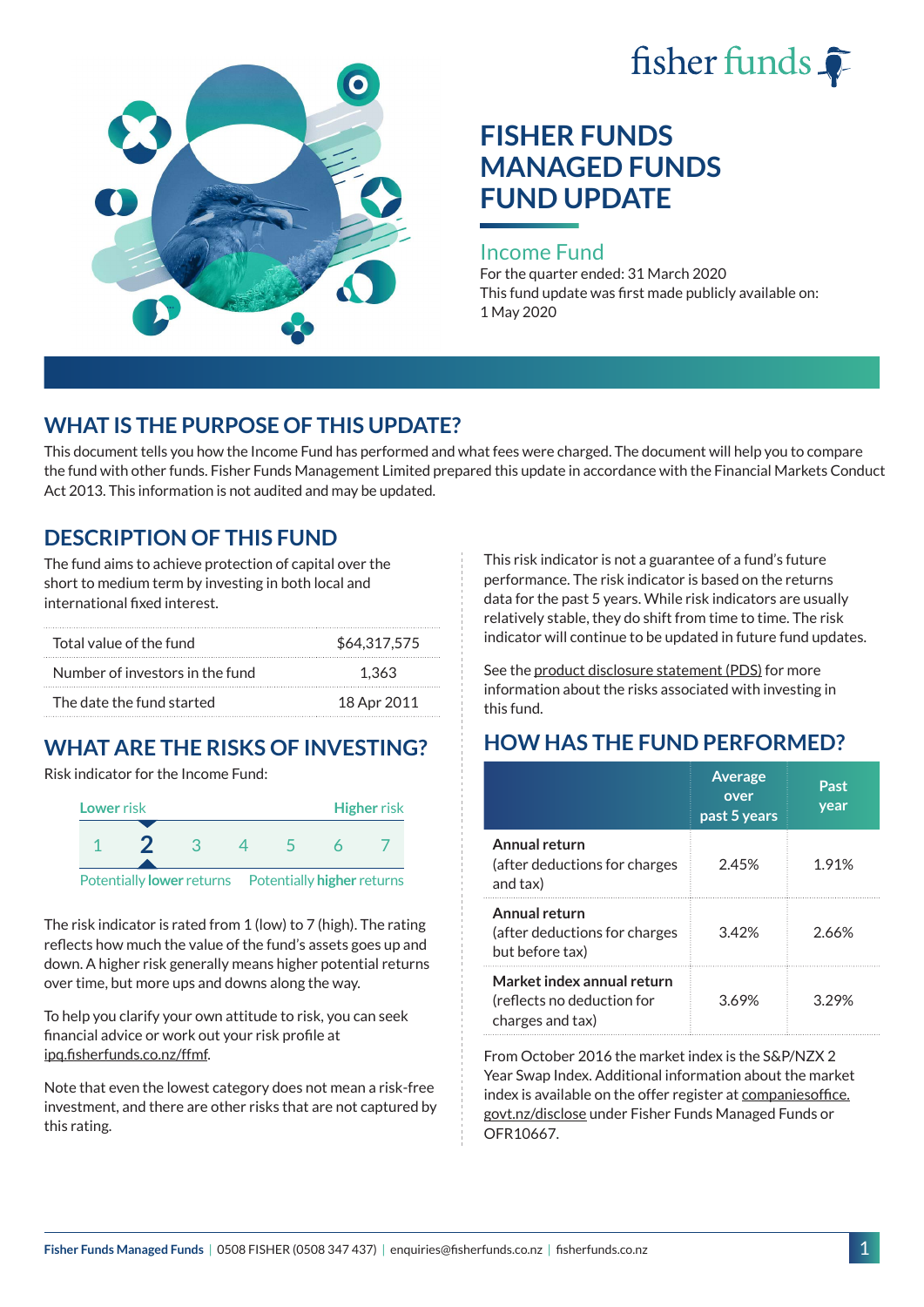### **ANNUAL RETURN GRAPH**



This shows the return after fund charges and tax for each year ending 31 March since the fund started. The last bar shows the average annual return since the fund started, up to 31 March 2020.

**Important:** This does not tell you how the fund will perform in the future.

Returns in this update are after tax at the highest prescribed investor rate (PIR) of tax for an individual New Zealand resident. Your tax may be lower. The market index return reflects no deduction for charges and tax.

### **WHAT FEES ARE INVESTORS CHARGED?**

Investors in the Income Fund are charged fund charges that include GST. In the year to 31 March 2019 these were:

|                                                       | % of net asset value |  |
|-------------------------------------------------------|----------------------|--|
| <b>Total fund charges</b>                             | 1.20% <sup>1</sup>   |  |
| Which are made up of:                                 |                      |  |
| <b>Total management and</b><br>administration charges | $1.20%$ <sup>1</sup> |  |
| Inding:                                               |                      |  |
| Manager's basic fee                                   | $1.02%$ <sup>1</sup> |  |
| Other management and<br>administration charges        | 0.18%                |  |
| Total performance-based fees                          |                      |  |

<sup>1</sup> On 22 August 2019, as a result of a decrease in the Manager's basic fee to 0.76%, the estimated annual fund charges that are likely to be charged in the future reduced to 0.94%.

Small differences in fees and charges can have a big impact on your investment over the long term.

#### **EXAMPLE OF HOW THIS APPLIES TO AN INVESTOR**

Katie had \$10,000 in the fund at the start of the year and did not make any further contributions. At the end of the year, Katie received a return after fund charges were deducted of \$191 (that is 1.91% of her initial \$10,000). Katie did not pay other charges. This gives Katie a total return after tax of \$191 for the year.

### **WHAT DOES THE FUND INVEST IN?**

#### **Actual investment mix**

This shows the types of assets that the fund invests in.



#### **Target investment mix**

This shows the mix of assets that the fund generally intends to invest in.